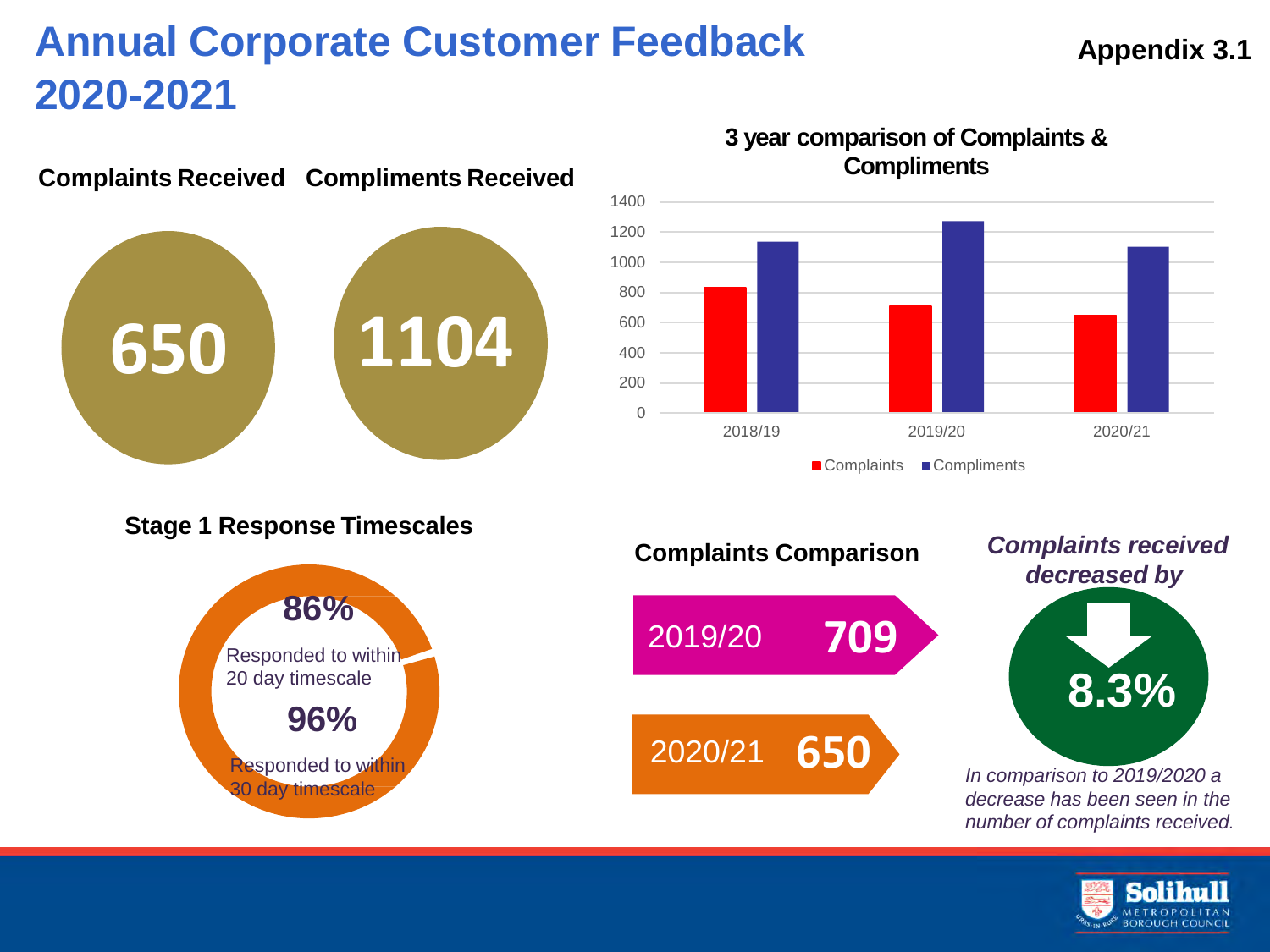#### Neighbourhood & Regulatory Services **Economy & 589 Infrastructure** Parks Grass Shrubs & Trees **Place** Streetcare **61 Resources** Income and Awards Planning and Building Control **Customer and Cultural Services Highways Services** Waste and Recycling 300 350 400 450 200 250 100 150 ■2018/2019 ■2019/2020 ■2020/2021

**Complaints**

**Breakdown by Directorate**

Top Service Areas - 3 Year Comparison

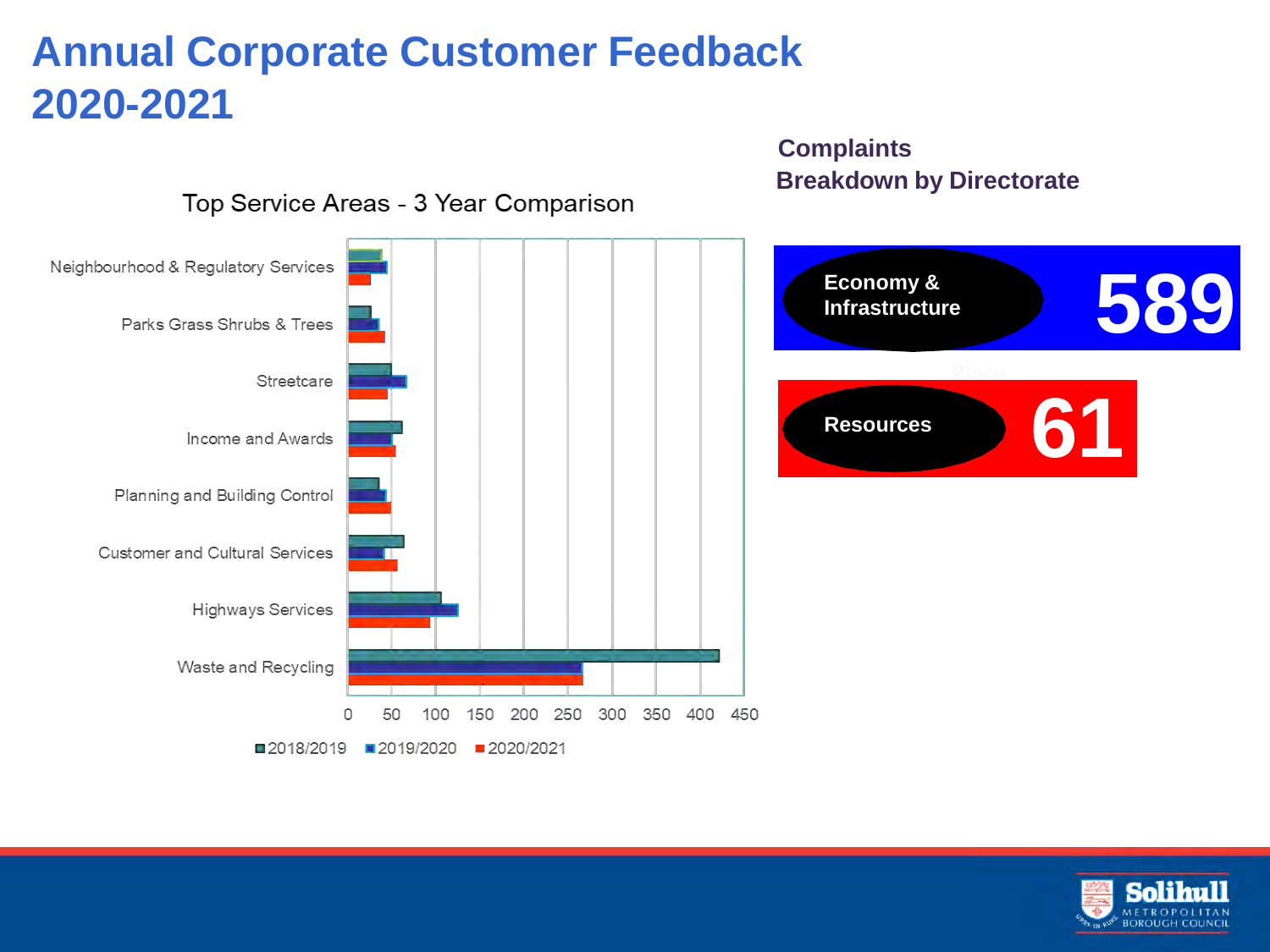## **Top 3 Category of Complaints**



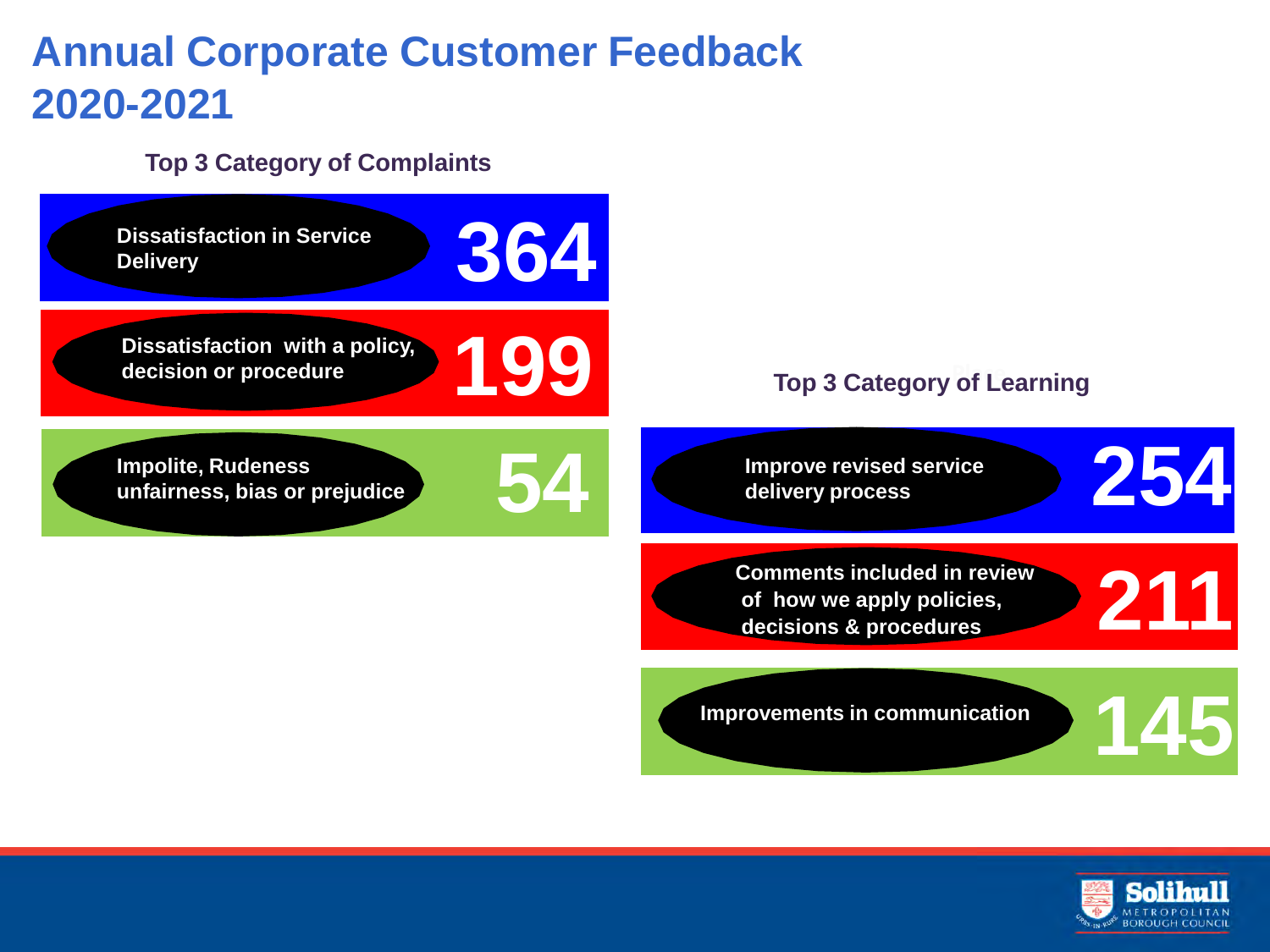